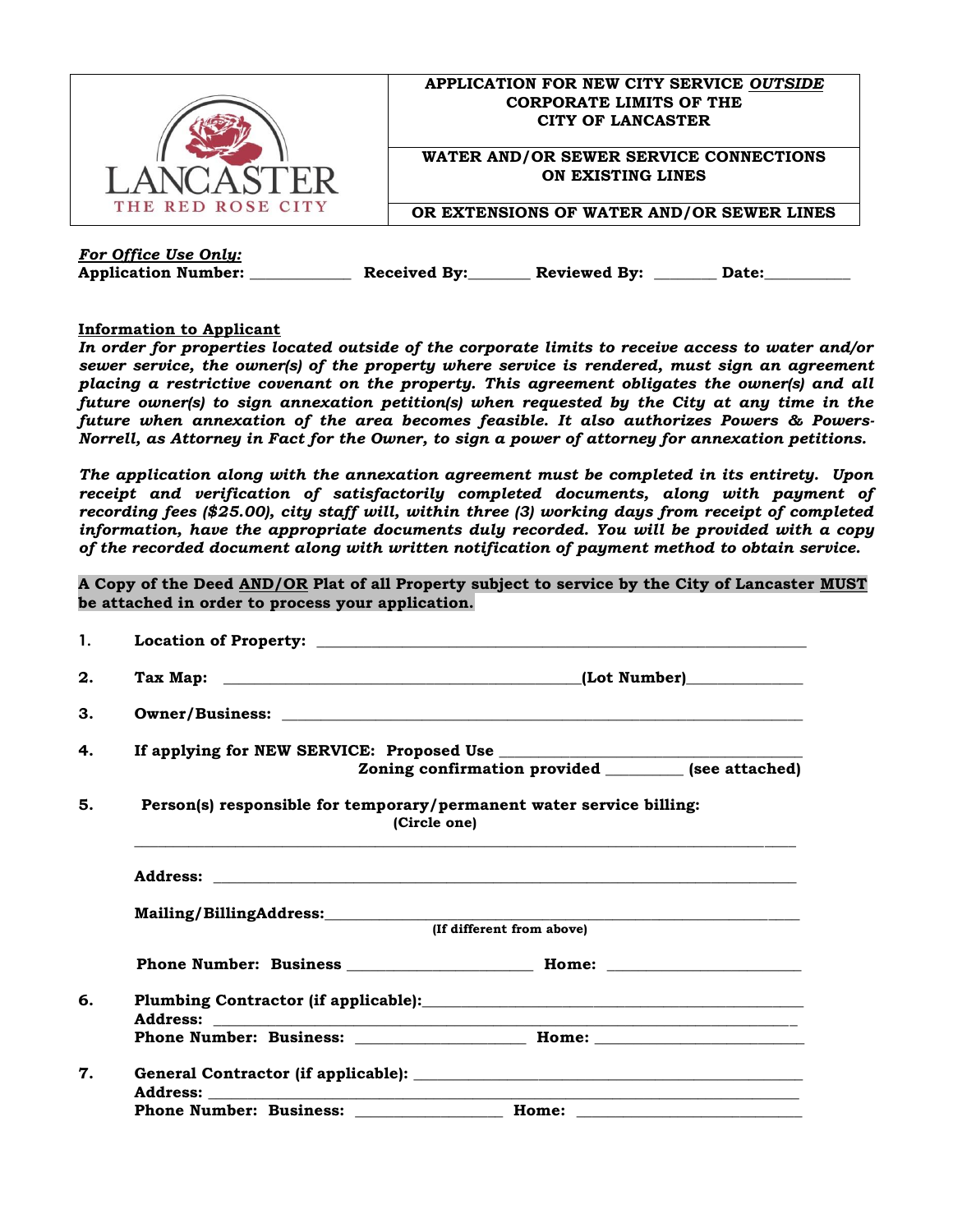| Previous Address: The Contract of The Contract of Terms and Terms and Terms and Terms and Terms and Terms and Terms and Terms and Terms and Terms and Terms and Terms and Terms and Terms and Terms and Terms and Terms and Te |  |
|--------------------------------------------------------------------------------------------------------------------------------------------------------------------------------------------------------------------------------|--|
| Have you had water/sewer service with the City of Lancaster before?                                                                                                                                                            |  |
| If yes, list address(es): $\qquad \qquad$                                                                                                                                                                                      |  |

**I hereby authorize the City of Lancaster to verify any of the above information for validity. I certify that all of the above information is correct. I understand that any bills I leave owing the City of Lancaster after service has been disconnected will be turned over to the State Tax Commission for payment collection. It is understood by me, this application will constitute a contract between THE UNDERSIGNED and the City of Lancaster by which I agree to comply with all rules and regulations currently established or that may be adopted by City Council relating to the City of Lancaster's water and sewer system.**

| Name of Applicant (PLEASE PRINT) |  |
|----------------------------------|--|
|                                  |  |

| <b>Signature of Applicant</b> |  |
|-------------------------------|--|
|-------------------------------|--|

**8. Location Sketch (or attach plat):**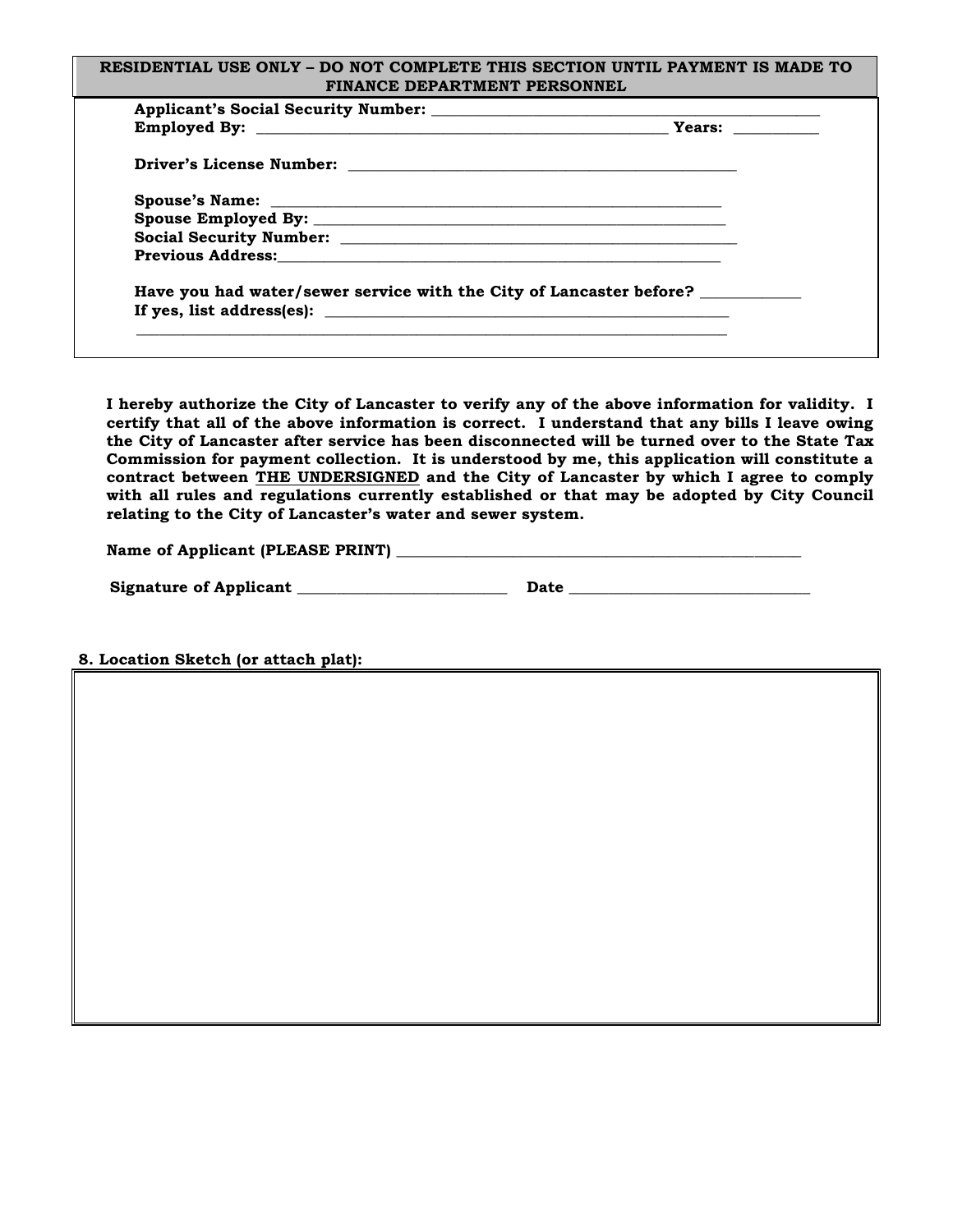## **CHECK APPLICABLE BOXES**

| Annexation                                                                       |                                                                                                                                                                                                                                |  |
|----------------------------------------------------------------------------------|--------------------------------------------------------------------------------------------------------------------------------------------------------------------------------------------------------------------------------|--|
| Mobile Home<br><b>Permanent Structure</b>                                        |                                                                                                                                                                                                                                |  |
| Sewer Tap: Replacement Tap                                                       | $New$ Tap                                                                                                                                                                                                                      |  |
| Quantity________                                                                 |                                                                                                                                                                                                                                |  |
| <b>Water Tap:</b><br>Quantity________                                            |                                                                                                                                                                                                                                |  |
| For Fire Line?                                                                   |                                                                                                                                                                                                                                |  |
| <b>Irrigation Meter:</b>                                                         |                                                                                                                                                                                                                                |  |
| T-tap (RESIDENTIAL ONLY)                                                         | Separate Meter $\vert$                                                                                                                                                                                                         |  |
| Quantity______                                                                   |                                                                                                                                                                                                                                |  |
| Will an irrigation system be installed? Yes $\vert$                              | No                                                                                                                                                                                                                             |  |
| <b>Outside City Limits Inspection - Water</b>                                    |                                                                                                                                                                                                                                |  |
| <b>Inspection - Sewer</b>                                                        |                                                                                                                                                                                                                                |  |
| <b>Deposit Fee</b>                                                               | Fee: and the state of the state of the state of the state of the state of the state of the state of the state of the state of the state of the state of the state of the state of the state of the state of the state of the s |  |
| <b>Additional Fee</b><br>$\bullet$                                               | Fee: $\qquad \qquad$                                                                                                                                                                                                           |  |
| *If Restrictive Covenant, enter recorded date __________________________________ |                                                                                                                                                                                                                                |  |
| <b>Amount Due</b>                                                                | <b>Total Fees:</b>                                                                                                                                                                                                             |  |
| Date Paid _________                                                              | Check No. $\_\_\_\_\_\_\_\_\_\_\$<br>Cash                                                                                                                                                                                      |  |
| Bill To: Contractor:<br>Owner:                                                   |                                                                                                                                                                                                                                |  |
| TO BE COMPLETED BY CITY PUBLIC WORKS STAFF                                       |                                                                                                                                                                                                                                |  |
|                                                                                  |                                                                                                                                                                                                                                |  |
| State Encroachment Permit Required: Yes ____                                     |                                                                                                                                                                                                                                |  |
| Utility easement needed: Yes ____                                                |                                                                                                                                                                                                                                |  |